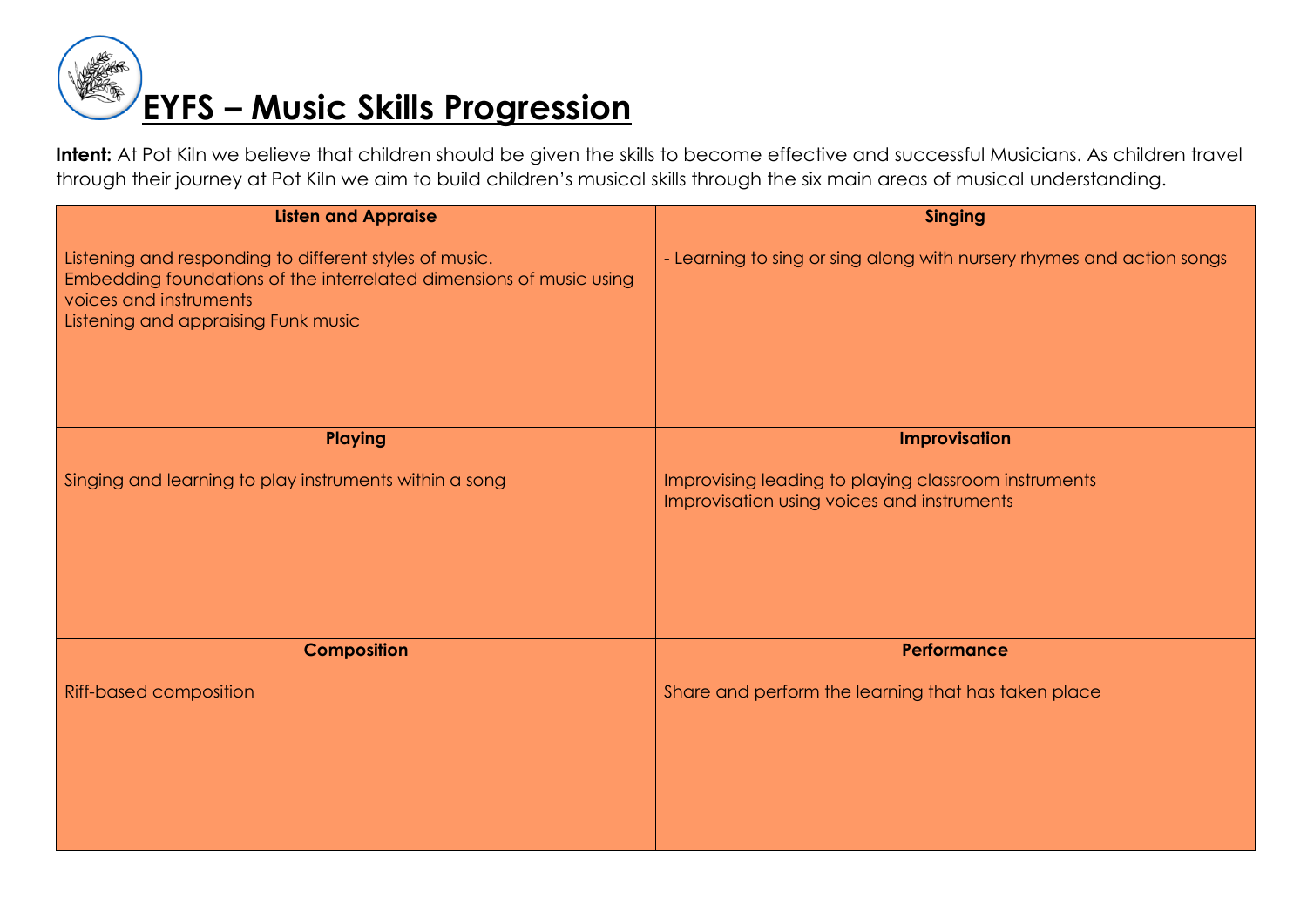

| <b>Listen and Appraise</b>                                                                                                                                                                                                                                                                                                                                                                                                                                                | <b>Singing</b>                                                                                                                                                                                                                                                                                                                                                                                                                                           |
|---------------------------------------------------------------------------------------------------------------------------------------------------------------------------------------------------------------------------------------------------------------------------------------------------------------------------------------------------------------------------------------------------------------------------------------------------------------------------|----------------------------------------------------------------------------------------------------------------------------------------------------------------------------------------------------------------------------------------------------------------------------------------------------------------------------------------------------------------------------------------------------------------------------------------------------------|
| - To learn how people can enjoy moving to music by dancing,<br>marching, being animals or pop stars.<br>- Find the pulse. Choose an animal and find the pulse<br>- Listen to the rhythm and clap back. Copy back short rhythmic<br>phrases based on words, with one and two syllables whilst marching to<br>the steady beat.<br>- Create rhythms for others to copy.<br>- Listen and sing back. Use voices to copy back using 'la', whist<br>marching to the steady beat. | - Learn about voices, singing notes of different pitches (high and low).<br>- Learn that they can make different types of sounds with their voices -<br>you can rap or say words in rhythm.<br>- Learn to start and stop singing when following a leader.                                                                                                                                                                                                |
| <b>Playing</b><br>- Treat instruments carefully and with respect.<br>- Play a tuned instrumental part with the song they perform.<br>- Learn to play an instrumental part that matches a musical<br>challenge, using one of the differentiated parts (a one-note part, a<br>simple part, medium part).<br>- Listen to and follow musical instructions from a leader.                                                                                                      | <b>Improvisation</b><br>Use the improvisation tracks provided. Improvise using the three<br>challenges:<br>1. Clap and Improvise - Listen and clap back, then listen and clap<br>your<br>own answer (rhythms of words).<br>2. Sing, Play and Improvise - Use voices and instruments, listen and<br>sing back, then listen and play own answer using one or two<br>notes.<br>3. <b>Improvise!</b> – Take it in turns to improvise using one or two notes. |
| <b>Composition</b>                                                                                                                                                                                                                                                                                                                                                                                                                                                        | Performance                                                                                                                                                                                                                                                                                                                                                                                                                                              |
| - Help to create a simple melody using one, two or three notes.<br>- Learn how the notes of the composition can be written down and<br>changed if necessary.                                                                                                                                                                                                                                                                                                              | - Choose a song that has been learnt and perform it.<br>- Individuals can add ideas to the performance.<br>- Record the performance and say feeling associated with it.                                                                                                                                                                                                                                                                                  |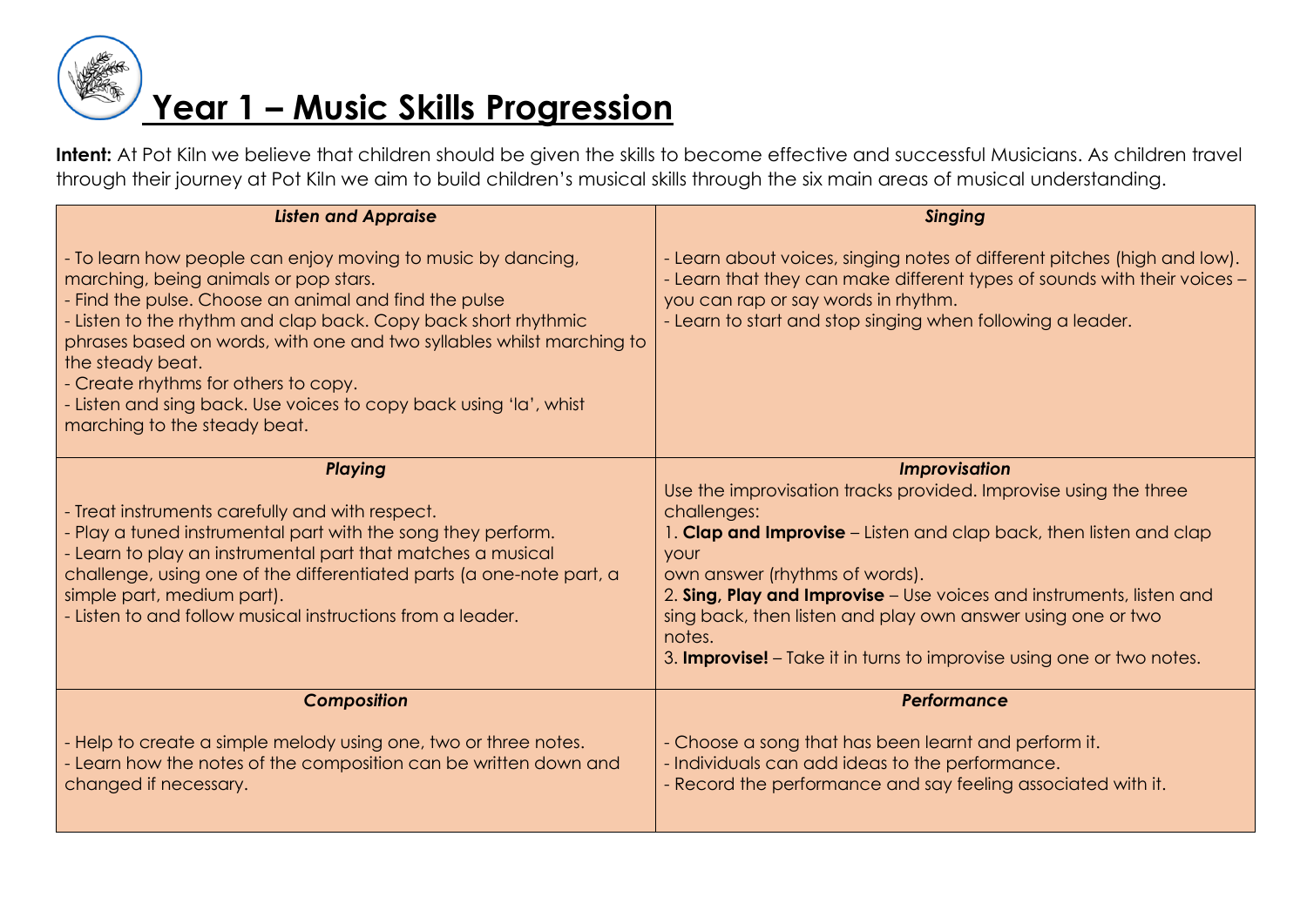

| <b>Listen and Appraise</b>                                                                                                                                                                                                                                                                                                                                                                                                                                                                                                            | <b>Singing</b>                                                                                                                                                                                                                                                                                                                                                                                                                     |
|---------------------------------------------------------------------------------------------------------------------------------------------------------------------------------------------------------------------------------------------------------------------------------------------------------------------------------------------------------------------------------------------------------------------------------------------------------------------------------------------------------------------------------------|------------------------------------------------------------------------------------------------------------------------------------------------------------------------------------------------------------------------------------------------------------------------------------------------------------------------------------------------------------------------------------------------------------------------------------|
|                                                                                                                                                                                                                                                                                                                                                                                                                                                                                                                                       |                                                                                                                                                                                                                                                                                                                                                                                                                                    |
| - To learn how they can enjoy moving to music by dancing, marching,<br>being animals or pop stars.<br>- To learn how songs can tell a story or describe an idea.<br>- Find the pulse. Choose an animal and find the pulse.<br>- Listen to the rhythm and clap back. Copy back short rhythmic<br>phrases based on words, with one and two syllables whilst marching<br>the steady beat.<br>-Create rhythms for others to copy.<br>- Listen and sing back. Use your voices to copy back using 'la', whilst<br>marching the steady beat. | - Learn about voices singing notes of different pitches (high and low).<br>- Learn that people can make different types of sounds with their<br>voices - you can rap (spoken word with rhythm).<br>- Learn to find a comfortable singing position.<br>- Learn to start and stop singing when following a leader.                                                                                                                   |
| <b>Playing</b>                                                                                                                                                                                                                                                                                                                                                                                                                                                                                                                        | <b>Improvisation</b>                                                                                                                                                                                                                                                                                                                                                                                                               |
| - Treat instruments carefully and with respect.<br>- Learn to play a tuned instrumental part that matches a musical<br>challenge, using one of the differentiated parts (a one-note, simple or<br>medium part).<br>- Play the part in time with the steady pulse.<br>- Listen to and follow musical instructions from a leader.                                                                                                                                                                                                       | Use the improvisation tracks provided. Improvise using the three<br>challenges:<br>1. Clap and Improvise – Listen and clap back, then listen and clap an<br>individual answer (rhythms of words).<br>2. Sing, Play and Improvise - Use voices and instruments, listen and<br>sing back, then listen and play individual answer using one or two<br>notes.<br>3. Improvise! - Take it in turns to improvise using one or two notes. |
| <b>Composition</b>                                                                                                                                                                                                                                                                                                                                                                                                                                                                                                                    | Performance                                                                                                                                                                                                                                                                                                                                                                                                                        |
| - Help create three simple melodies with the Units using one, three or<br>five different notes.<br>- Learn how the notes of the composition can be written down and<br>changed if necessary.                                                                                                                                                                                                                                                                                                                                          | - Choose a song that has been learnt and perform it.<br>- Individuals can add their ideas to the performance.<br>- Record the performance and say feeling associated with it.                                                                                                                                                                                                                                                      |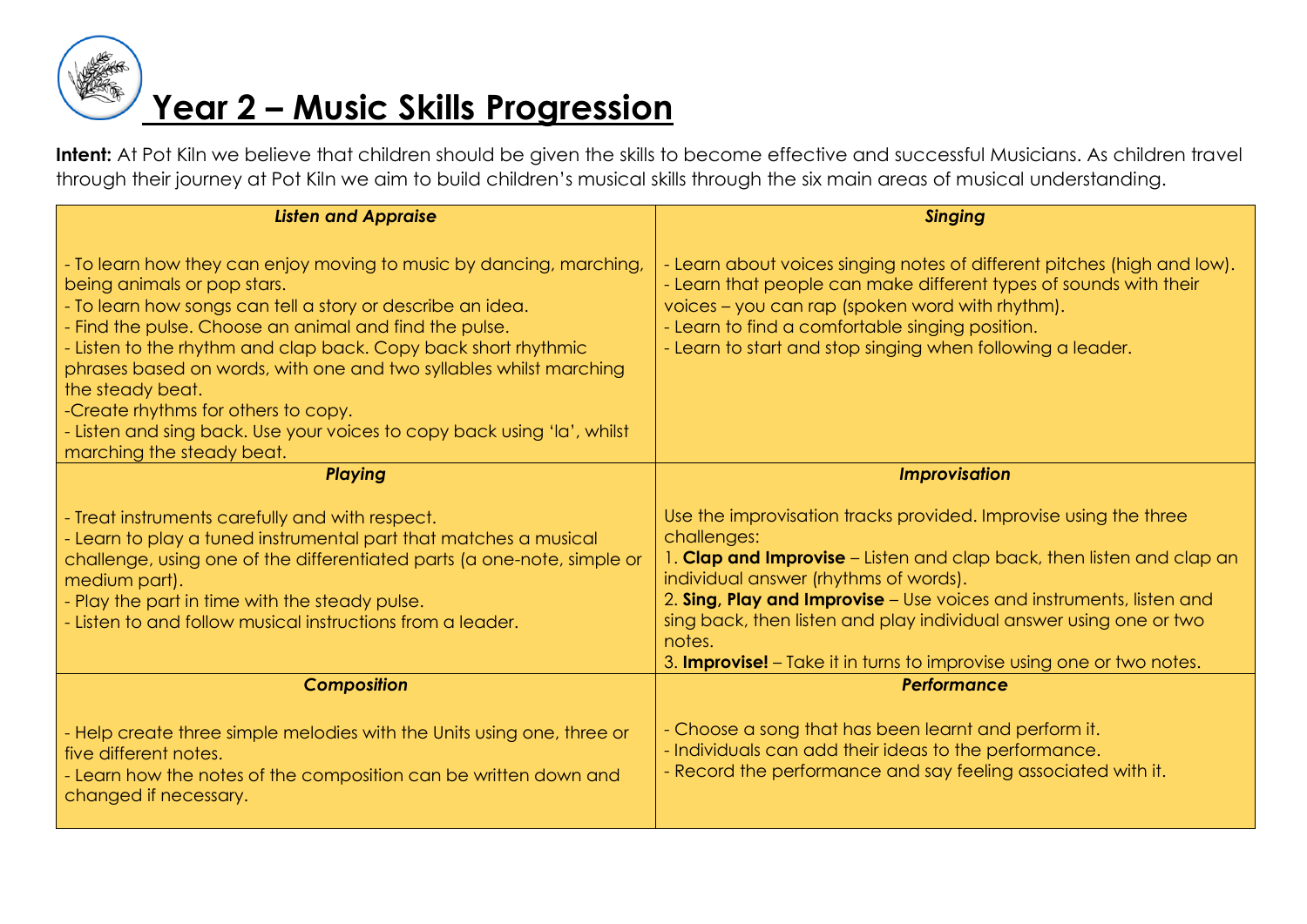

| <b>Listen and Appraise</b>                                                                                                                                                                                                                                                                                                                                                                                                                                       | <b>Singing</b>                                                                                                                                                                                                                                                                                                                                                                          |
|------------------------------------------------------------------------------------------------------------------------------------------------------------------------------------------------------------------------------------------------------------------------------------------------------------------------------------------------------------------------------------------------------------------------------------------------------------------|-----------------------------------------------------------------------------------------------------------------------------------------------------------------------------------------------------------------------------------------------------------------------------------------------------------------------------------------------------------------------------------------|
| - To confidently identify and move to the pulse.<br>- To think about what the words of a song mean.<br>- To take it in turn to discuss how the song makes them feel.<br>- Listen carefully and respectfully to other people's thoughts about the<br>music.<br>- Create own simple rhythm patterns.<br>- Copy rhythms back with instruments, without then with notation                                                                                           | - To sing in unison and in simple two-parts.<br>- To demonstrate a good singing posture.<br>- To follow a leader when singing.<br>- To enjoy exploring singing solo.<br>- To sing with awareness of being 'in tune'.<br>- To have an awareness of the pulse internally when singing.                                                                                                    |
| Playing                                                                                                                                                                                                                                                                                                                                                                                                                                                          | <b>Improvisation</b>                                                                                                                                                                                                                                                                                                                                                                    |
| - To treat instruments carefully and with respect.<br>- Play any one, or all of four, differentiated parts on a tuned<br>instrument, a one-note, simple or medium part or the melody of the<br>song) from memory or using notation.<br>- To rehearse and perform a part within the context of the song.<br>- To listen to and follow musical instructions from a leader.                                                                                         | Improvise using instruments in the context of the song they are<br>learning to<br>perform.<br>- Sing, Play and Copy Back - Listen and copy back using instruments,<br>using two different notes.<br>- Play and Improvise – Using your instruments, listen and play individual<br>answer using one or two notes.<br>- Improvise! - Take it in turns to improvise using one or two notes. |
| <b>Composition</b>                                                                                                                                                                                                                                                                                                                                                                                                                                               | Performance                                                                                                                                                                                                                                                                                                                                                                             |
| - Help create at least one simple melody using one, three or five<br>different notes.<br>- Plan and create a section of music that can be performed within the<br>context of the song.<br>- Talk about how it was created.<br>- Listen to and reflect upon the developing composition and make<br>musical decisions about pulse, rhythm, pitch, dynamics and tempo.<br>- Record the composition in any way appropriate that recognises the<br>connection between | - To choose what to perform and create a programme.<br>- To communicate the meaning of the words and clearly articulate<br>them.<br>- To talk about the best place to be when performing and how to<br>stand<br>or sit.<br>- To record the performance and identify feelings, went well and what<br>could be changed and why.                                                           |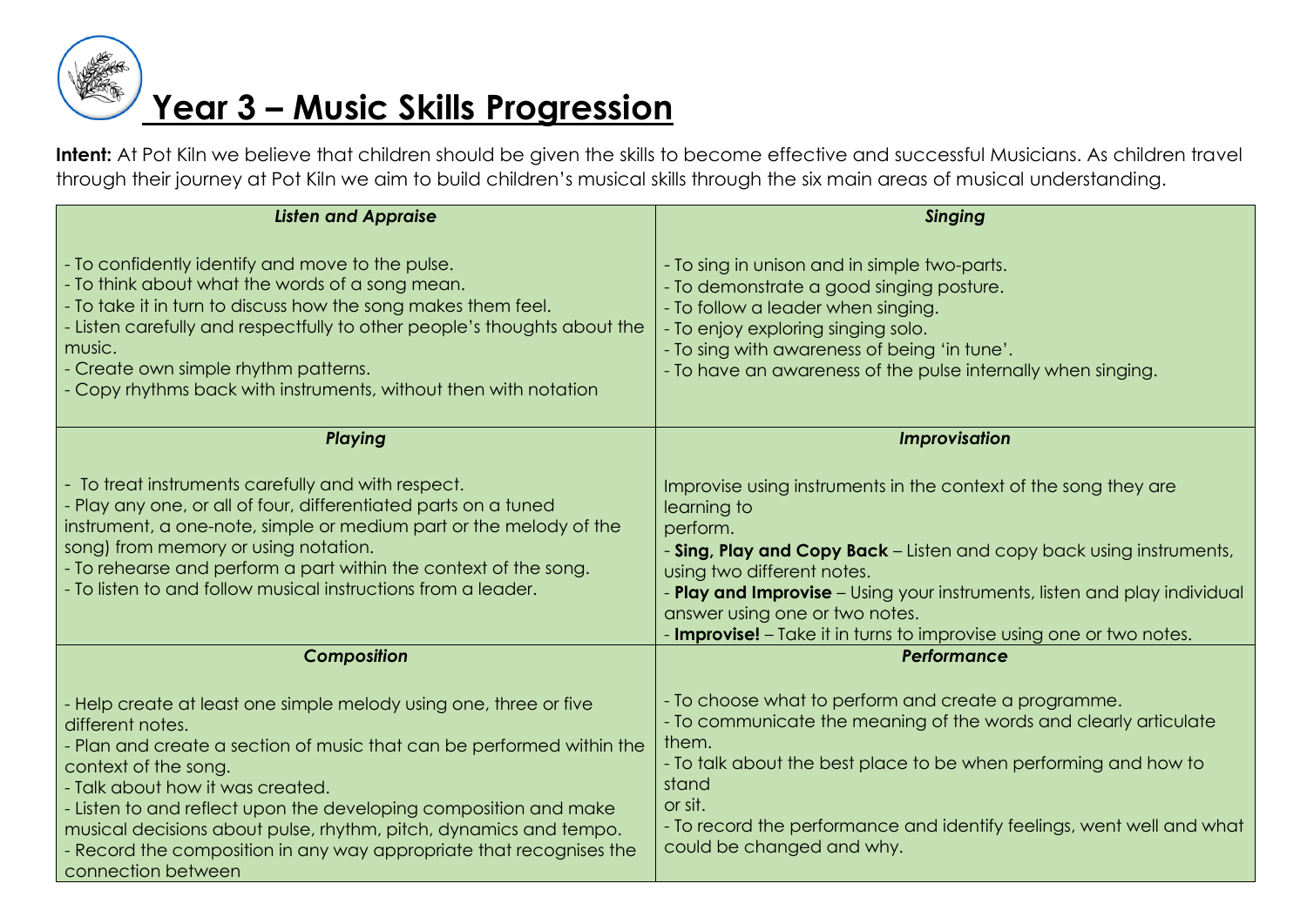

| <b>Listen and Appraise</b><br>- To confidently identify and move to the pulse.<br>- To talk about the musical dimensions working together in the songs<br>eg if the song gets louder in the chorus (dynamics).<br>- Talk about the feelings evoked by the music.                                                                                                                                                                                                                                                                           | <b>Singing</b><br>- To sing in unison and in simple two-parts.<br>- To demonstrate a good singing posture.<br>- To follow a leader when singing.<br>- To enjoy exploring singing solo.                                                                                                                                                                                                                                              |
|--------------------------------------------------------------------------------------------------------------------------------------------------------------------------------------------------------------------------------------------------------------------------------------------------------------------------------------------------------------------------------------------------------------------------------------------------------------------------------------------------------------------------------------------|-------------------------------------------------------------------------------------------------------------------------------------------------------------------------------------------------------------------------------------------------------------------------------------------------------------------------------------------------------------------------------------------------------------------------------------|
| - Listen carefully and respectfully to other people's thoughts about the<br>music.<br>- Try to use musical words when talking.<br>- Create simple rhythm patterns individually.<br>- Copy back with instruments, without then with notation.                                                                                                                                                                                                                                                                                               | - To sing with awareness of being 'in tune'.<br>- To re-join the song if lost.<br>- To listen to the group when singing.                                                                                                                                                                                                                                                                                                            |
| <b>Playing</b><br>- To treat instruments carefully and with respect.<br>- Play any one, or all four, differentiated parts on a tuned instrument -<br>a one-note, simple or medium part or the melody of the song from<br>memory or using notation.<br>- To rehearse and perform a part within the context of the song.<br>- To listen to and follow musical instructions from a leader.<br>- To experience leading the playing by making sure everyone plays in<br>the playing section of the song.                                        | <b>Improvisation</b><br>Improvise using instruments in the context of a song being learnt to<br>perform.<br>Sing, Play and Copy Back - Listen and copy back using<br>instruments, using two different notes.<br>Play and Improvise - Using instruments, listen and play<br>individual answer using one or two notes.<br>- <b>Improvise!</b> – Take it in turns to improvise using one or two<br>notes.                              |
| Composition<br>- Help create at least one simple melody using one, three or all five<br>different notes.<br>- Plan and create a section of music that can be performed within the<br>context of the song.<br>- Talk about how it was created.<br>- Listen to and reflect upon the developing composition and make<br>musical decisions about pulse, rhythm, pitch, dynamics and tempo.<br>- Record the composition in any way appropriate that recognises the<br>connection between sound and symbol (e.g. graphic/pictorial<br>notation). | Performance<br>- To choose what to perform and create a programme.<br>Present a musical performance designed to capture the audience.<br>- To communicate the meaning of the words and clearly articulate<br>them.<br>- To talk about the best place to be when performing and how to<br>stand or sit.<br>- To record the performance and say how they were feeling, what<br>went well and what would be changed next time and why. |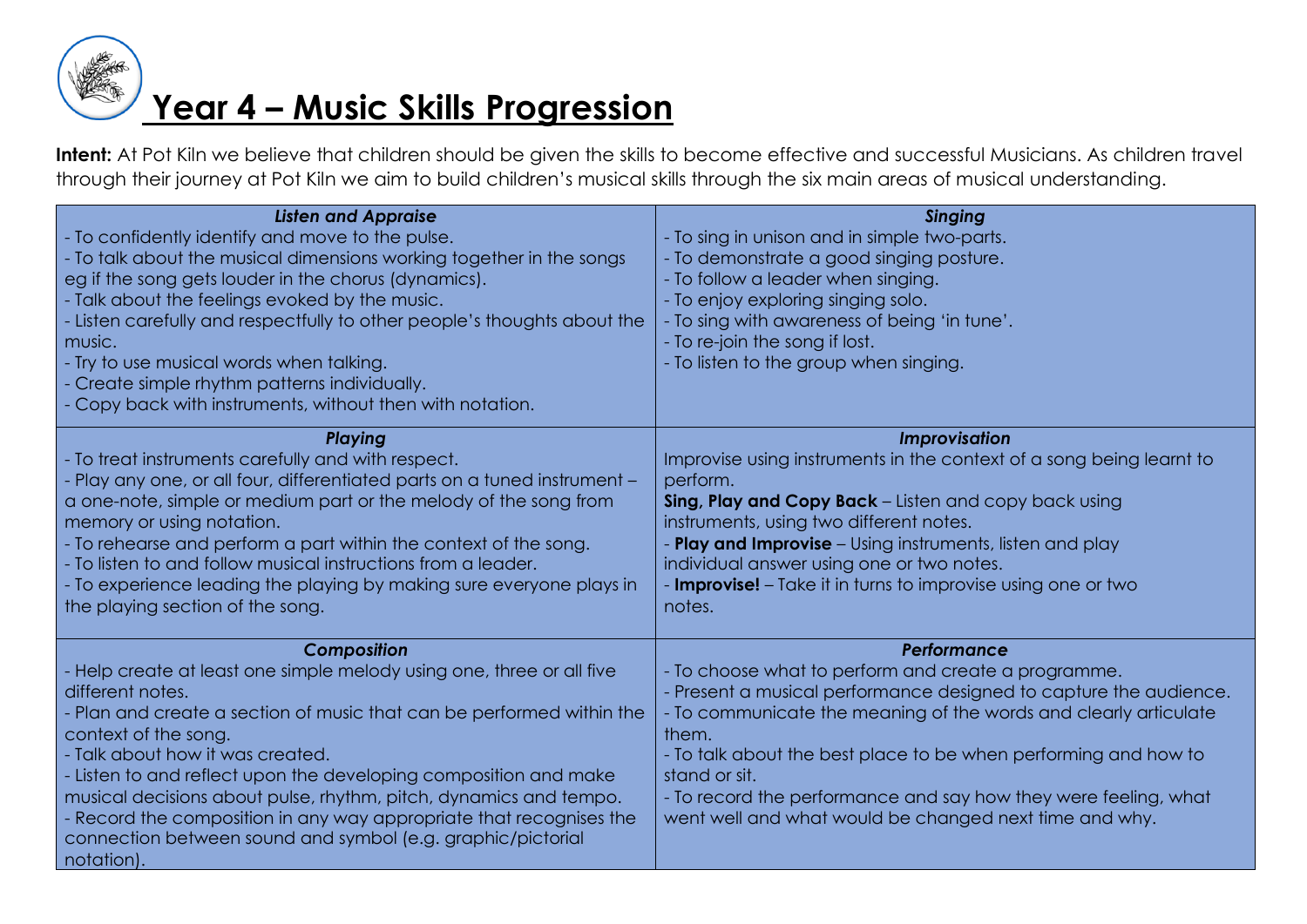

| <b>Listen and Appraise</b>                                               | <b>Singing</b>                                                         |
|--------------------------------------------------------------------------|------------------------------------------------------------------------|
| - To identify and move to the pulse with ease.                           | - To sing in unison and to sing backing vocals.                        |
| - To think about the message of songs.                                   | - To enjoy exploring singing solo.                                     |
| - To compare two songs in the same style, talking about what stands      | - To listen to the group when singing.                                 |
| out musically in each of them, their similarities and differences.       | - To demonstrate a good singing posture.                               |
| - Listen carefully and respectfully to other people's thoughts about the | - To follow a leader when singing.                                     |
| music.                                                                   | - To experience rapping and solo singing.                              |
| - When talking try to use musical words.                                 | - To listen to each other and be aware of how individuals fit into the |
| - To talk about the musical dimensions working together in the           | group.                                                                 |
| songs.                                                                   | - To sing with awareness of being 'in tune'.                           |
| - Talk about the feeling elicited from the music.                        |                                                                        |
| Playing                                                                  | Improvisation                                                          |
| Play a musical instrument with the correct technique within the          | Improvise using instruments in the context of a song to be performed.  |
| context                                                                  |                                                                        |
| of the song.                                                             | Copy back using instruments. Use the two or three notes.               |
| - Select and learn an instrumental part that matches a musical           | - Question and Answer using instruments. Use two or three notes in     |
| challenge, using one of the differentiated parts - a one-note, simple    | your answer. Always start on a G.                                      |
| or medium part or the melody of the song from memory or using            | - Improvise using two or three notes.                                  |
| notation.                                                                |                                                                        |
| - To rehearse and perform within the context of the song.                |                                                                        |
| - To listen to and follow musical instructions from a leader.            |                                                                        |
| - To lead a rehearsal session.                                           |                                                                        |
| Composition                                                              | Performance                                                            |
| Create simple melodies using up to five different notes and simple       | - To choose what to perform and create a programme.                    |
| rhythms that work musically with the style of the song.                  | - To communicate the meaning of the words and clearly articulate       |
| Explain the keynote or home note and the structure of the melody.        | them.                                                                  |
| Listen to and reflect upon the developing composition and make           | - To talk about the venue and how to use it to best effect.            |
| musical decisions about how the melody connects with the song.           | - To record the performance and compare it to a previous               |
| Record the composition in any way appropriate that recognises the        | performance.                                                           |
| connection between sound and symbol (e.g. graphic/pictorial              | - To discuss and talk musically about it – "What went well?" and "It   |
| notation).                                                               | would have been even better if?"                                       |
|                                                                          |                                                                        |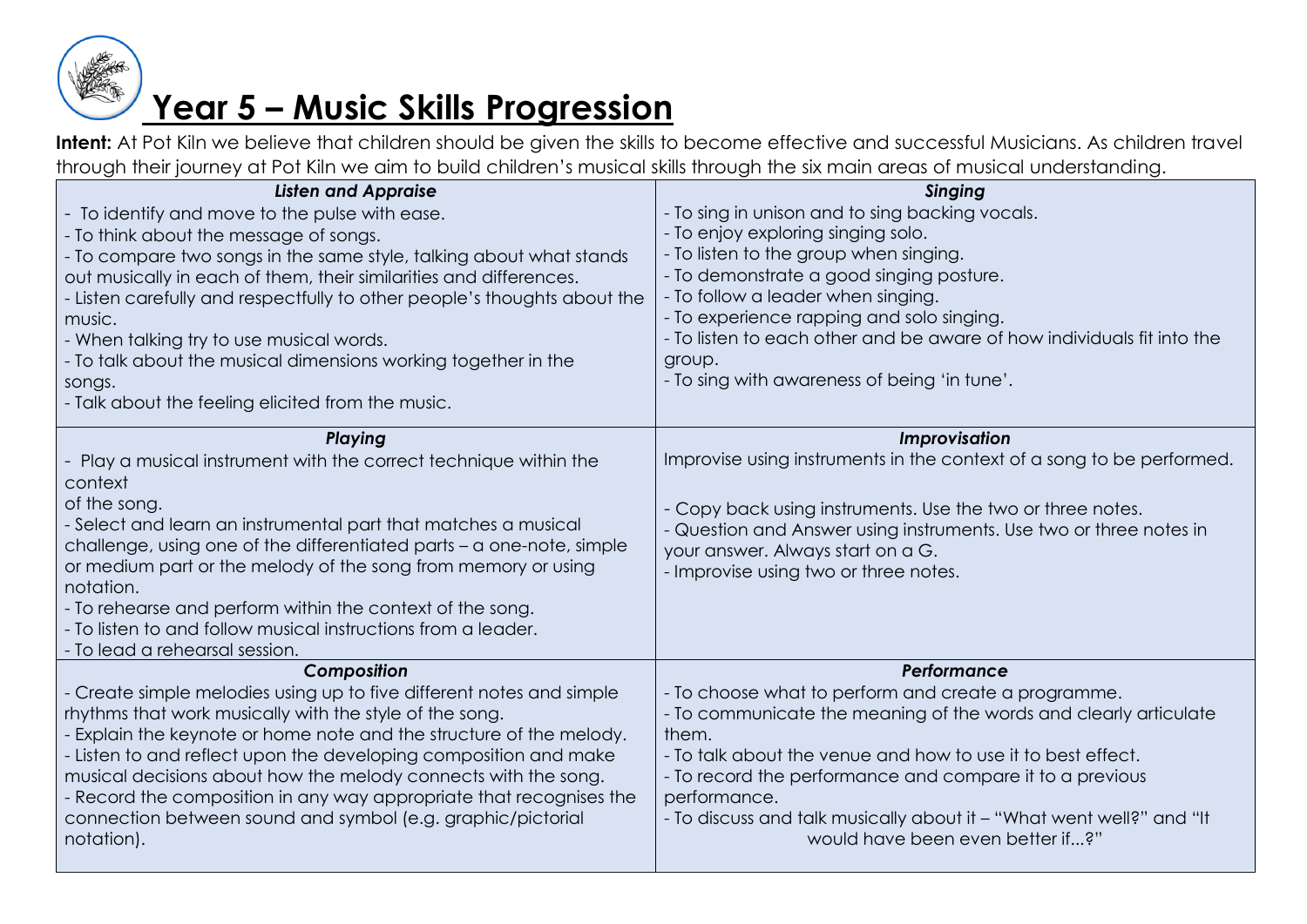

| <b>Listen and Appraise</b><br>To identify and move to the pulse with ease.<br>- To think about the message of songs.<br>- To compare two songs in the same style, talking about what stands out<br>musically in each of them, their similarities and differences.<br>- Listen carefully and respectfully to other people's thoughts about the music<br>- Use musical words when talking about the songs.<br>- To talk about the musical dimensions working together in the songs.<br>- Talk about the feelings in the music, using musical language to describe the<br>music.<br>- Lead the class by inventing rhythms for others to copy back. | <b>Singing</b><br>- To sing in unison and to sing backing vocals.<br>To demonstrate a good singing posture.<br>To follow a leader when singing.<br>To experience rapping and solo singing.<br>- To listen to each other and be aware of how everyone fits into the group.<br>- To sing with awareness of being 'in tune'.                                                                        |
|-------------------------------------------------------------------------------------------------------------------------------------------------------------------------------------------------------------------------------------------------------------------------------------------------------------------------------------------------------------------------------------------------------------------------------------------------------------------------------------------------------------------------------------------------------------------------------------------------------------------------------------------------|--------------------------------------------------------------------------------------------------------------------------------------------------------------------------------------------------------------------------------------------------------------------------------------------------------------------------------------------------------------------------------------------------|
| Copy back two-note riffs by ear and with notation.<br>Question and answer using two different notes.                                                                                                                                                                                                                                                                                                                                                                                                                                                                                                                                            |                                                                                                                                                                                                                                                                                                                                                                                                  |
| <b>Playing</b><br>- Play a musical instrument with the correct technique within the context of<br>the song.<br>- Select and learn an instrumental part that matches a musical challenge,<br>using one of the differentiated parts - a one-note, simple or medium part or<br>the melody of the song from memory or using notation.<br>- To rehearse and perform a part within the context of the song.<br>- To listen to and follow musical instructions from a leader.<br>- To lead a rehearsal session.                                                                                                                                        | Improvisation<br>Improvise using instruments in the context of a song to be performed.<br>Copy back using instruments. Use the two notes.<br>- Question and Answer using instruments. Use two or three notes in your<br>answer. Always start on a G.<br>- Improvise using two or three notes.                                                                                                    |
| Composition<br>Create simple melodies using up to five different notes and simple rhythms<br>that work musically with the style of the song.<br>Explain the keynote or home note and the structure of the melody.<br>- Listen to and reflect upon the developing composition and make musical<br>decisions about how the melody connects with the song.<br>- Record the composition in any way appropriate that recognises the<br>connection between sound and symbol (e.g. graphic/pictorial<br>notation).                                                                                                                                     | Performance<br>- To choose what to perform and create a programme.<br>- To communicate the meaning of the words and clearly articulate them.<br>- To talk about the venue and how to use it to best effect.<br>- To record the performance and compare it to a previous performance.<br>- To discuss and talk musically about it - "What went well?" and "It would<br>have been even better if?" |